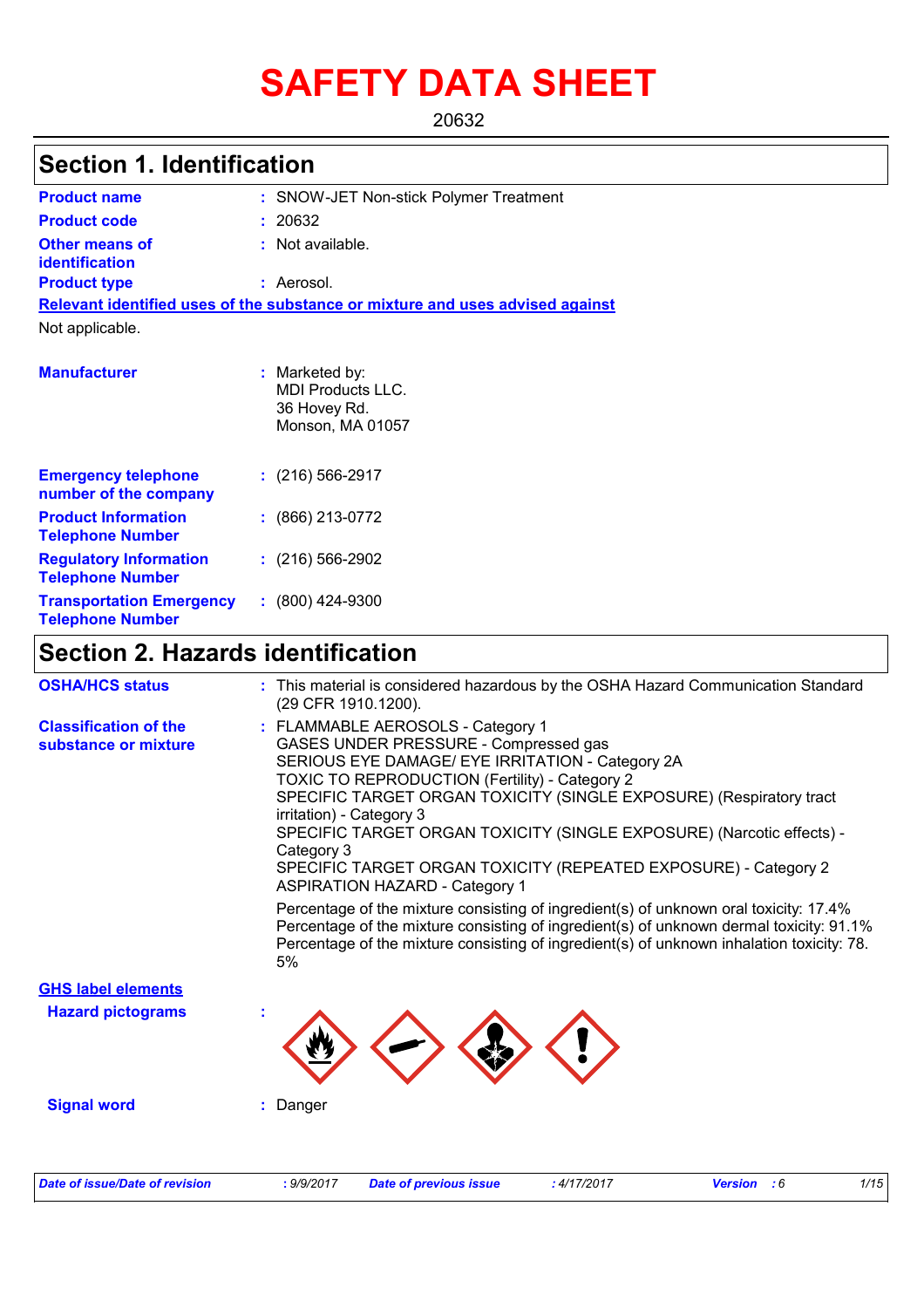## **Section 2. Hazards identification**

| <b>Hazard statements</b>                   | : Extremely flammable aerosol.<br>Contains gas under pressure; may explode if heated.                                                                                                                                                                                                                                                                                                                                                                                                                                                                        |
|--------------------------------------------|--------------------------------------------------------------------------------------------------------------------------------------------------------------------------------------------------------------------------------------------------------------------------------------------------------------------------------------------------------------------------------------------------------------------------------------------------------------------------------------------------------------------------------------------------------------|
|                                            | Causes serious eye irritation.                                                                                                                                                                                                                                                                                                                                                                                                                                                                                                                               |
|                                            | Suspected of damaging fertility.                                                                                                                                                                                                                                                                                                                                                                                                                                                                                                                             |
|                                            | May be fatal if swallowed and enters airways.                                                                                                                                                                                                                                                                                                                                                                                                                                                                                                                |
|                                            | May cause respiratory irritation.                                                                                                                                                                                                                                                                                                                                                                                                                                                                                                                            |
|                                            | May cause drowsiness or dizziness.                                                                                                                                                                                                                                                                                                                                                                                                                                                                                                                           |
|                                            | May cause damage to organs through prolonged or repeated exposure.                                                                                                                                                                                                                                                                                                                                                                                                                                                                                           |
| <b>Precautionary statements</b>            |                                                                                                                                                                                                                                                                                                                                                                                                                                                                                                                                                              |
| <b>General</b>                             | : Read label before use. Keep out of reach of children. If medical advice is needed, have<br>product container or label at hand.                                                                                                                                                                                                                                                                                                                                                                                                                             |
| <b>Prevention</b>                          | : Obtain special instructions before use. Do not handle until all safety precautions have<br>been read and understood. Wear protective gloves. Wear eye or face protection.<br>Wear protective clothing. Keep away from heat, hot surfaces, sparks, open flames and<br>other ignition sources. No smoking. Do not spray on an open flame or other ignition<br>source. Use only outdoors or in a well-ventilated area. Do not breathe dust or mist.<br>Wash hands thoroughly after handling. Pressurized container: Do not pierce or burn,<br>even after use. |
| <b>Response</b>                            | : Get medical attention if you feel unwell. IF exposed or concerned: Get medical<br>attention. IF INHALED: Remove person to fresh air and keep comfortable for breathing.<br>Call a POISON CENTER or physician if you feel unwell. IF SWALLOWED:<br>Immediately call a POISON CENTER or physician. Do NOT induce vomiting. IF IN<br>EYES: Rinse cautiously with water for several minutes. Remove contact lenses, if<br>present and easy to do. Continue rinsing. If eye irritation persists: Get medical attention.                                         |
| <b>Storage</b>                             | : Store locked up. Protect from sunlight. Do not expose to temperatures exceeding 50<br>°C/122 °F. Store in a well-ventilated place.                                                                                                                                                                                                                                                                                                                                                                                                                         |
| <b>Disposal</b>                            | : Dispose of contents and container in accordance with all local, regional, national and<br>international regulations.                                                                                                                                                                                                                                                                                                                                                                                                                                       |
| <b>Supplemental label</b><br>elements      | DELAYED EFFECTS FROM LONG TERM OVEREXPOSURE. Contains solvents which<br>can cause permanent brain and nervous system damage. Intentional misuse by<br>deliberately concentrating and inhaling the contents can be harmful or fatal. WARNING:<br>This product contains chemicals known to the State of California to cause cancer and<br>birth defects or other reproductive harm.                                                                                                                                                                            |
|                                            | Please refer to the SDS for additional information. Keep out of reach of children. Keep<br>upright in a cool, dry place. Do not discard empty can in trash compactor.                                                                                                                                                                                                                                                                                                                                                                                        |
| <b>Hazards not otherwise</b><br>classified | : None known.                                                                                                                                                                                                                                                                                                                                                                                                                                                                                                                                                |

## **Section 3. Composition/information on ingredients**

| Substance/mixture     | : Mixture        |
|-----------------------|------------------|
| <b>Other means of</b> | : Not available. |
| <i>identification</i> |                  |

#### **CAS number/other identifiers**

| <b>Ingredient name</b> | % by weight | <b>CAS number</b> |
|------------------------|-------------|-------------------|
| Acetone                | 68.4        | 67-64-1           |
| Propane                | 7.65        | 74-98-6           |
| Butane                 | 7.35        | 106-97-8          |
| Hexane                 | 5.24        | 110-54-3          |
| 2-Methylpentane        | 2.43        | 107-83-5          |

Any concentration shown as a range is to protect confidentiality or is due to batch variation.

**There are no additional ingredients present which, within the current knowledge of the supplier and in the concentrations applicable, are classified as hazardous to health and hence require reporting in this section.**

**Occupational exposure limits, if available, are listed in Section 8.**

| .9/9/2017<br>Date of issue/Date of revision<br>. | Date of previous issue | .4/17/2017 | Version | 2/15 |
|--------------------------------------------------|------------------------|------------|---------|------|
|--------------------------------------------------|------------------------|------------|---------|------|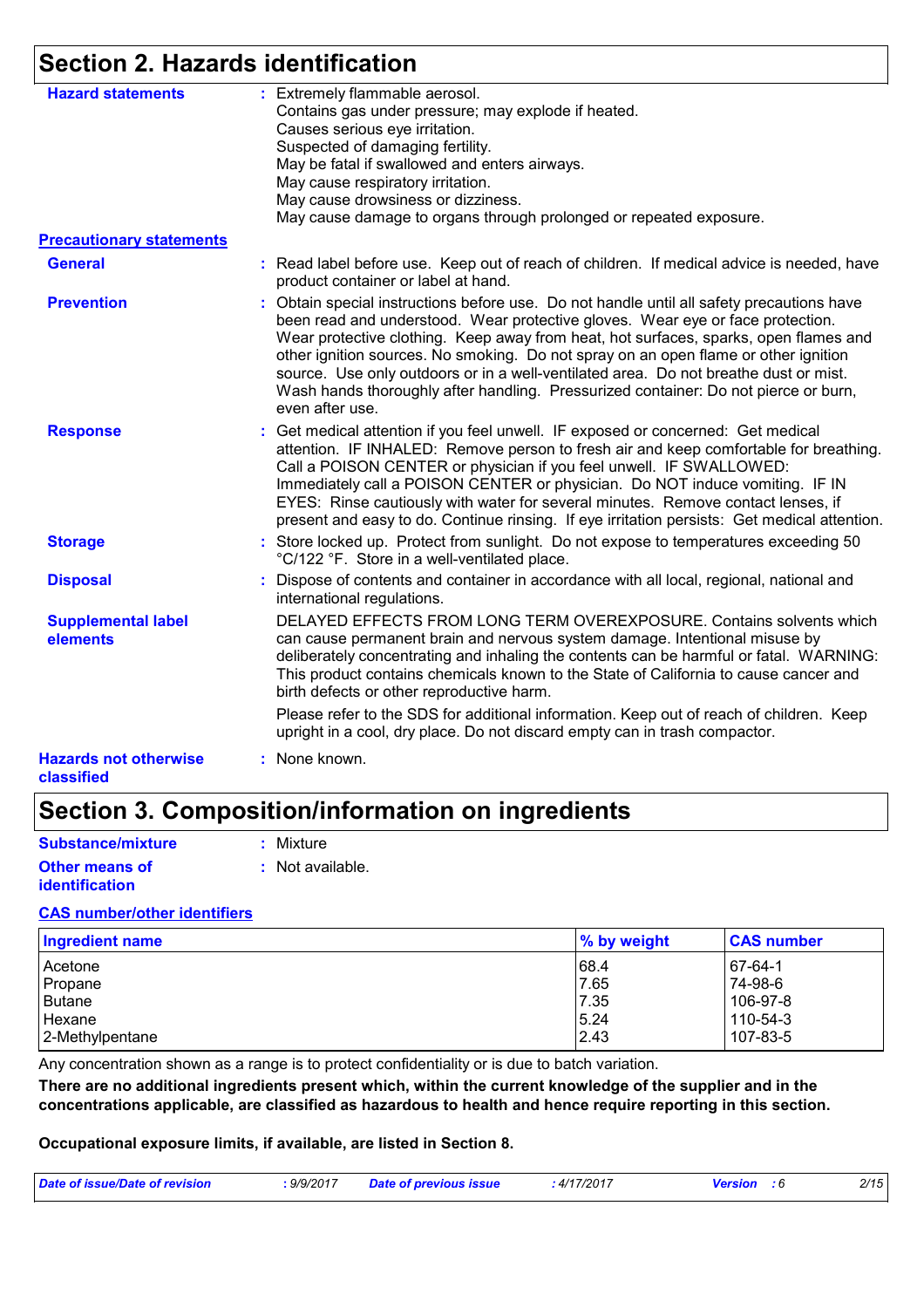## **Section 4. First aid measures**

|                     | <b>Description of necessary first aid measures</b>                                                                                                                                                                                                                                                                                                                                                                                                                                                                                                                                                                                                                                                                                                                                                                                              |
|---------------------|-------------------------------------------------------------------------------------------------------------------------------------------------------------------------------------------------------------------------------------------------------------------------------------------------------------------------------------------------------------------------------------------------------------------------------------------------------------------------------------------------------------------------------------------------------------------------------------------------------------------------------------------------------------------------------------------------------------------------------------------------------------------------------------------------------------------------------------------------|
| <b>Eye contact</b>  | : Immediately flush eyes with plenty of water, occasionally lifting the upper and lower<br>eyelids. Check for and remove any contact lenses. Continue to rinse for at least 10<br>minutes. Get medical attention.                                                                                                                                                                                                                                                                                                                                                                                                                                                                                                                                                                                                                               |
| <b>Inhalation</b>   | : Remove victim to fresh air and keep at rest in a position comfortable for breathing. If it<br>is suspected that fumes are still present, the rescuer should wear an appropriate mask<br>or self-contained breathing apparatus. If not breathing, if breathing is irregular or if<br>respiratory arrest occurs, provide artificial respiration or oxygen by trained personnel. It<br>may be dangerous to the person providing aid to give mouth-to-mouth resuscitation.<br>Get medical attention. If necessary, call a poison center or physician. If unconscious,<br>place in recovery position and get medical attention immediately. Maintain an open<br>airway. Loosen tight clothing such as a collar, tie, belt or waistband.                                                                                                            |
| <b>Skin contact</b> | : Flush contaminated skin with plenty of water. Remove contaminated clothing and<br>shoes. Continue to rinse for at least 10 minutes. Get medical attention. Wash clothing<br>before reuse. Clean shoes thoroughly before reuse.                                                                                                                                                                                                                                                                                                                                                                                                                                                                                                                                                                                                                |
| <b>Ingestion</b>    | : Get medical attention immediately. Call a poison center or physician. Wash out mouth<br>with water. Remove dentures if any. Remove victim to fresh air and keep at rest in a<br>position comfortable for breathing. If material has been swallowed and the exposed<br>person is conscious, give small quantities of water to drink. Stop if the exposed person<br>feels sick as vomiting may be dangerous. Aspiration hazard if swallowed. Can enter<br>lungs and cause damage. Do not induce vomiting. If vomiting occurs, the head should<br>be kept low so that vomit does not enter the lungs. Never give anything by mouth to an<br>unconscious person. If unconscious, place in recovery position and get medical<br>attention immediately. Maintain an open airway. Loosen tight clothing such as a collar,<br>tie, belt or waistband. |

#### **Most important symptoms/effects, acute and delayed**

| <b>Potential acute health effects</b> |                                                                                                                                                                                                                                                                       |
|---------------------------------------|-----------------------------------------------------------------------------------------------------------------------------------------------------------------------------------------------------------------------------------------------------------------------|
| <b>Eye contact</b>                    | : Causes serious eye irritation.                                                                                                                                                                                                                                      |
| <b>Inhalation</b>                     | : Can cause central nervous system (CNS) depression. May cause drowsiness or<br>dizziness. May cause respiratory irritation.                                                                                                                                          |
| <b>Skin contact</b>                   | : No known significant effects or critical hazards.                                                                                                                                                                                                                   |
| <b>Ingestion</b>                      | Can cause central nervous system (CNS) depression. May be fatal if swallowed and<br>enters airways.                                                                                                                                                                   |
| <b>Over-exposure signs/symptoms</b>   |                                                                                                                                                                                                                                                                       |
| <b>Eye contact</b>                    | : Adverse symptoms may include the following:<br>pain or irritation<br>watering<br>redness                                                                                                                                                                            |
| <b>Inhalation</b>                     | Adverse symptoms may include the following:<br>respiratory tract irritation<br>coughing<br>nausea or vomiting<br>headache<br>drowsiness/fatigue<br>dizziness/vertigo<br>unconsciousness<br>reduced fetal weight<br>increase in fetal deaths<br>skeletal malformations |
| <b>Skin contact</b>                   | : Adverse symptoms may include the following:<br>reduced fetal weight<br>increase in fetal deaths<br>skeletal malformations                                                                                                                                           |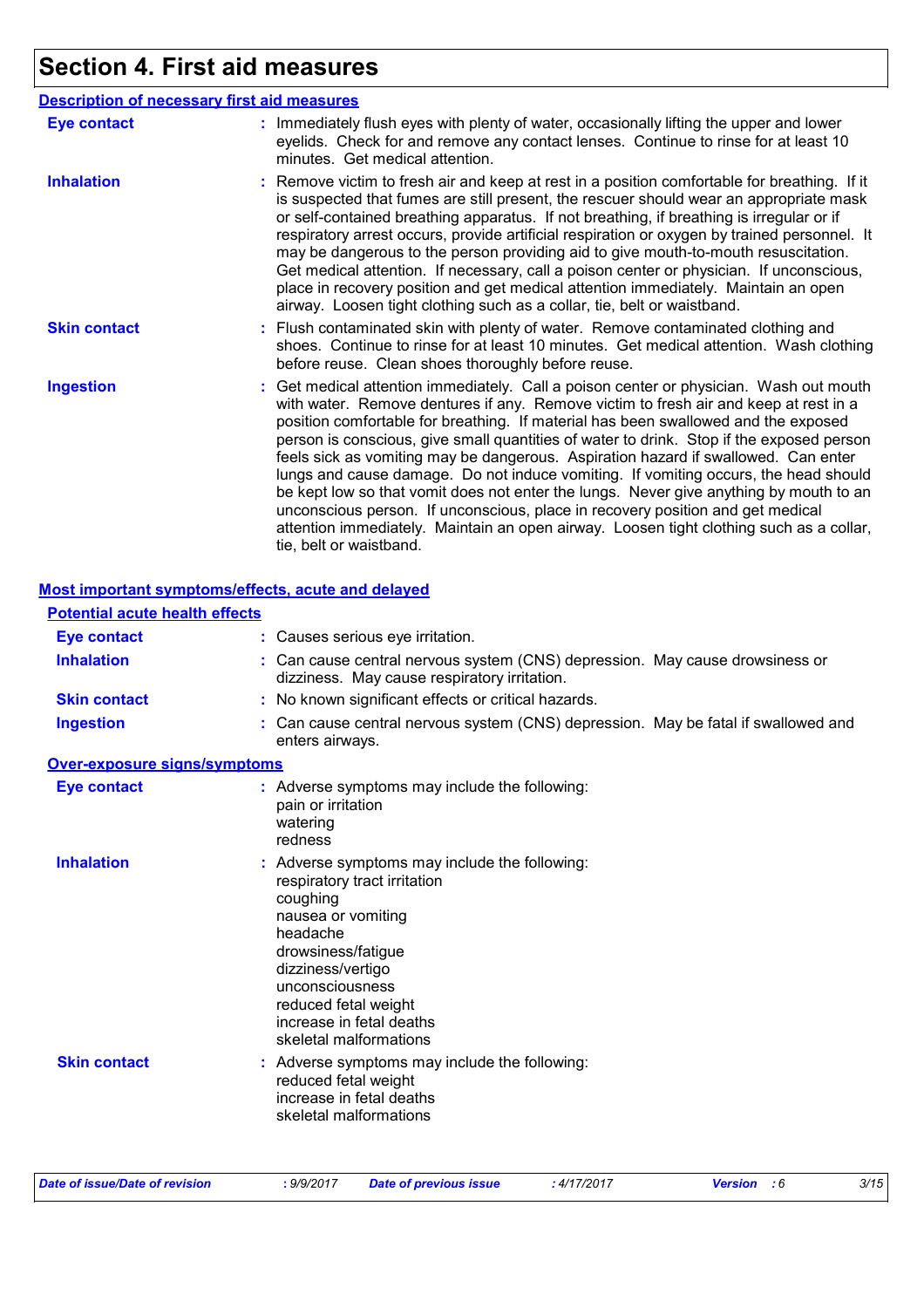## **Section 4. First aid measures**

| <b>Ingestion</b>                  | : Adverse symptoms may include the following:<br>nausea or vomiting<br>reduced fetal weight<br>increase in fetal deaths<br>skeletal malformations                                                                                                                                                                       |
|-----------------------------------|-------------------------------------------------------------------------------------------------------------------------------------------------------------------------------------------------------------------------------------------------------------------------------------------------------------------------|
|                                   | Indication of immediate medical attention and special treatment needed, if necessary                                                                                                                                                                                                                                    |
| <b>Notes to physician</b>         | : Treat symptomatically. Contact poison treatment specialist immediately if large<br>quantities have been ingested or inhaled.                                                                                                                                                                                          |
| <b>Specific treatments</b>        | : No specific treatment.                                                                                                                                                                                                                                                                                                |
| <b>Protection of first-aiders</b> | : No action shall be taken involving any personal risk or without suitable training. If it is<br>suspected that fumes are still present, the rescuer should wear an appropriate mask or<br>self-contained breathing apparatus. It may be dangerous to the person providing aid to<br>give mouth-to-mouth resuscitation. |

#### **See toxicological information (Section 11)**

| <b>Section 5. Fire-fighting measures</b>                 |                                                                                                                                                                                                                                                                                                                                                                                                                                                       |  |  |  |
|----------------------------------------------------------|-------------------------------------------------------------------------------------------------------------------------------------------------------------------------------------------------------------------------------------------------------------------------------------------------------------------------------------------------------------------------------------------------------------------------------------------------------|--|--|--|
| <b>Extinguishing media</b>                               |                                                                                                                                                                                                                                                                                                                                                                                                                                                       |  |  |  |
| <b>Suitable extinguishing</b><br>media                   | : Use an extinguishing agent suitable for the surrounding fire.                                                                                                                                                                                                                                                                                                                                                                                       |  |  |  |
| <b>Unsuitable extinguishing</b><br>media                 | $:$ None known.                                                                                                                                                                                                                                                                                                                                                                                                                                       |  |  |  |
| <b>Specific hazards arising</b><br>from the chemical     | : Extremely flammable aerosol. Runoff to sewer may create fire or explosion hazard. In<br>a fire or if heated, a pressure increase will occur and the container may burst, with the<br>risk of a subsequent explosion. Gas may accumulate in low or confined areas or travel<br>a considerable distance to a source of ignition and flash back, causing fire or explosion.<br>Bursting aerosol containers may be propelled from a fire at high speed. |  |  |  |
| <b>Hazardous thermal</b><br>decomposition products       | Decomposition products may include the following materials:<br>carbon dioxide<br>carbon monoxide                                                                                                                                                                                                                                                                                                                                                      |  |  |  |
| <b>Special protective actions</b><br>for fire-fighters   | : Promptly isolate the scene by removing all persons from the vicinity of the incident if<br>there is a fire. No action shall be taken involving any personal risk or without suitable<br>training. Move containers from fire area if this can be done without risk. Use water<br>spray to keep fire-exposed containers cool.                                                                                                                         |  |  |  |
| <b>Special protective</b><br>equipment for fire-fighters | Fire-fighters should wear appropriate protective equipment and self-contained breathing<br>apparatus (SCBA) with a full face-piece operated in positive pressure mode.                                                                                                                                                                                                                                                                                |  |  |  |
|                                                          |                                                                                                                                                                                                                                                                                                                                                                                                                                                       |  |  |  |

### **Section 6. Accidental release measures**

| <b>Personal precautions, protective equipment and emergency procedures</b> |                       |                                                                                                                                                                                                                                                                                                                                                                                                                                                                                                                                                                                                                                                                                                                                                                                  |            |                      |      |
|----------------------------------------------------------------------------|-----------------------|----------------------------------------------------------------------------------------------------------------------------------------------------------------------------------------------------------------------------------------------------------------------------------------------------------------------------------------------------------------------------------------------------------------------------------------------------------------------------------------------------------------------------------------------------------------------------------------------------------------------------------------------------------------------------------------------------------------------------------------------------------------------------------|------------|----------------------|------|
| For non-emergency<br>personnel                                             |                       | : No action shall be taken involving any personal risk or without suitable training.<br>Evacuate surrounding areas. Keep unnecessary and unprotected personnel from<br>entering. In the case of aerosols being ruptured, care should be taken due to the rapid<br>escape of the pressurized contents and propellant. If a large number of containers are<br>ruptured, treat as a bulk material spillage according to the instructions in the clean-up<br>section. Do not touch or walk through spilled material. Shut off all ignition sources. No<br>flares, smoking or flames in hazard area. Avoid breathing vapor or mist. Provide<br>adequate ventilation. Wear appropriate respirator when ventilation is inadequate. Put<br>on appropriate personal protective equipment. |            |                      |      |
| For emergency responders                                                   | emergency personnel". | : If specialized clothing is required to deal with the spillage, take note of any information in<br>Section 8 on suitable and unsuitable materials. See also the information in "For non-                                                                                                                                                                                                                                                                                                                                                                                                                                                                                                                                                                                        |            |                      |      |
| <b>Date of issue/Date of revision</b>                                      | : 9/9/2017            | <b>Date of previous issue</b>                                                                                                                                                                                                                                                                                                                                                                                                                                                                                                                                                                                                                                                                                                                                                    | :4/17/2017 | <b>Version</b><br>.6 | 4/15 |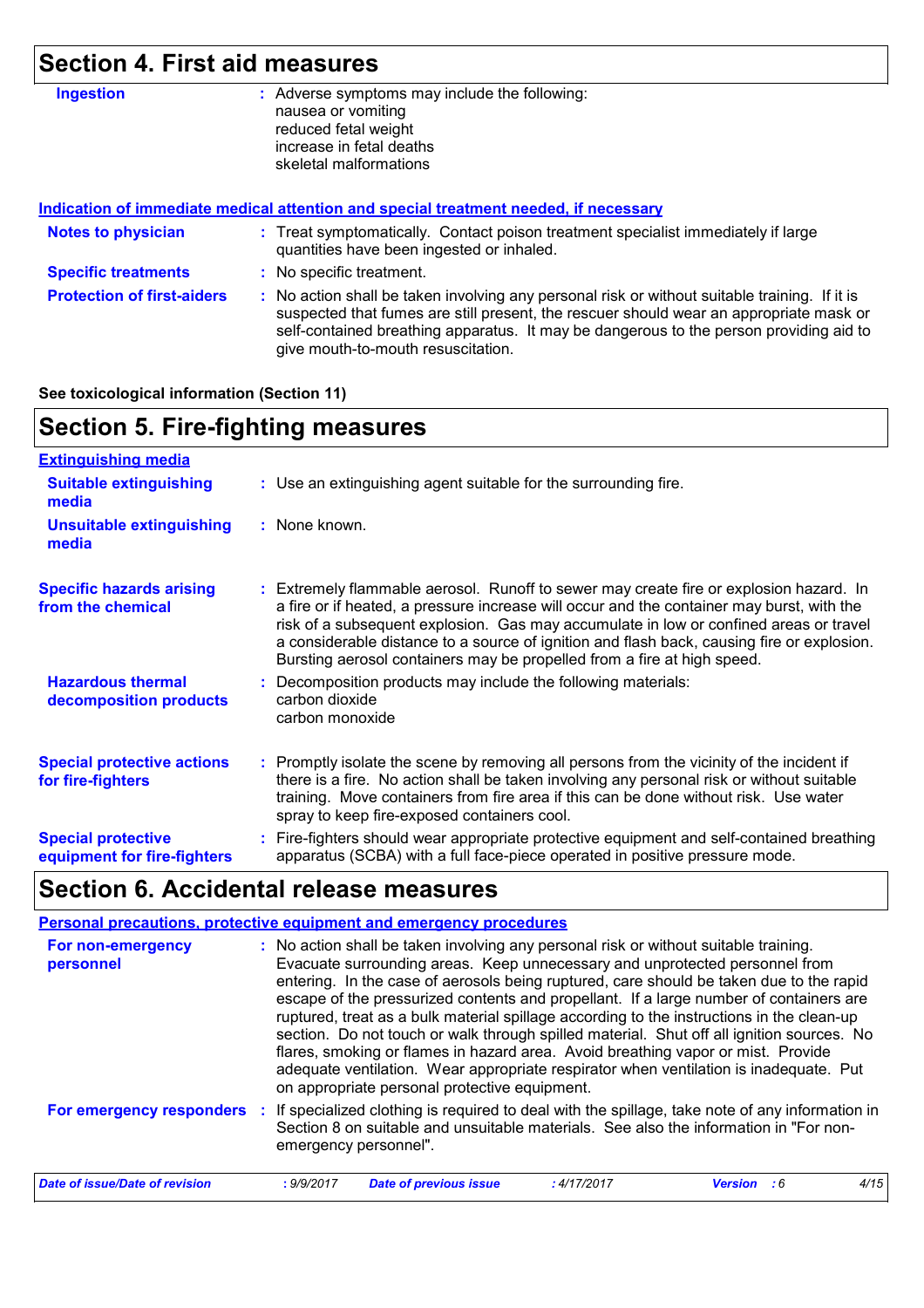## **Section 6. Accidental release measures**

| <b>Environmental precautions</b>                             | : Avoid dispersal of spilled material and runoff and contact with soil, waterways, drains<br>and sewers. Inform the relevant authorities if the product has caused environmental<br>pollution (sewers, waterways, soil or air).                                                                                                                                                                                                                                                                                                                                                                                                                                                                                                                                      |
|--------------------------------------------------------------|----------------------------------------------------------------------------------------------------------------------------------------------------------------------------------------------------------------------------------------------------------------------------------------------------------------------------------------------------------------------------------------------------------------------------------------------------------------------------------------------------------------------------------------------------------------------------------------------------------------------------------------------------------------------------------------------------------------------------------------------------------------------|
| <b>Methods and materials for containment and cleaning up</b> |                                                                                                                                                                                                                                                                                                                                                                                                                                                                                                                                                                                                                                                                                                                                                                      |
| <b>Small spill</b>                                           | : Stop leak if without risk. Move containers from spill area. Use spark-proof tools and<br>explosion-proof equipment. Dilute with water and mop up if water-soluble. Alternatively,<br>or if water-insoluble, absorb with an inert dry material and place in an appropriate waste<br>disposal container. Dispose of via a licensed waste disposal contractor.                                                                                                                                                                                                                                                                                                                                                                                                        |
| <b>Large spill</b>                                           | : Stop leak if without risk. Move containers from spill area. Use spark-proof tools and<br>explosion-proof equipment. Approach release from upwind. Prevent entry into sewers,<br>water courses, basements or confined areas. Wash spillages into an effluent treatment<br>plant or proceed as follows. Contain and collect spillage with non-combustible,<br>absorbent material e.g. sand, earth, vermiculite or diatomaceous earth and place in<br>container for disposal according to local regulations (see Section 13). Dispose of via a<br>licensed waste disposal contractor. Contaminated absorbent material may pose the<br>same hazard as the spilled product. Note: see Section 1 for emergency contact<br>information and Section 13 for waste disposal. |

## **Section 7. Handling and storage**

#### **Precautions for safe handling**

| <b>Protective measures</b>                                                       | : Put on appropriate personal protective equipment (see Section 8). Pressurized<br>container: protect from sunlight and do not expose to temperatures exceeding 50°C. Do<br>not pierce or burn, even after use. Avoid exposure - obtain special instructions before<br>use. Avoid exposure during pregnancy. Do not handle until all safety precautions have<br>been read and understood. Do not get in eyes or on skin or clothing. Do not breathe<br>vapor or mist. Do not swallow. Avoid breathing gas. Use only with adequate ventilation.<br>Wear appropriate respirator when ventilation is inadequate. Store and use away from<br>heat, sparks, open flame or any other ignition source. Use explosion-proof electrical<br>(ventilating, lighting and material handling) equipment. Use only non-sparking tools.<br>Empty containers retain product residue and can be hazardous. |
|----------------------------------------------------------------------------------|------------------------------------------------------------------------------------------------------------------------------------------------------------------------------------------------------------------------------------------------------------------------------------------------------------------------------------------------------------------------------------------------------------------------------------------------------------------------------------------------------------------------------------------------------------------------------------------------------------------------------------------------------------------------------------------------------------------------------------------------------------------------------------------------------------------------------------------------------------------------------------------|
| <b>Advice on general</b><br>occupational hygiene                                 | : Eating, drinking and smoking should be prohibited in areas where this material is<br>handled, stored and processed. Workers should wash hands and face before eating,<br>drinking and smoking. Remove contaminated clothing and protective equipment before<br>entering eating areas. See also Section 8 for additional information on hygiene<br>measures.                                                                                                                                                                                                                                                                                                                                                                                                                                                                                                                            |
| <b>Conditions for safe storage,</b><br>including any<br><b>incompatibilities</b> | : Store in accordance with local regulations. Store away from direct sunlight in a dry, cool<br>and well-ventilated area, away from incompatible materials (see Section 10) and food<br>and drink. Protect from sunlight. Store locked up. Eliminate all ignition sources. Use<br>appropriate containment to avoid environmental contamination. See Section 10 for<br>incompatible materials before handling or use.                                                                                                                                                                                                                                                                                                                                                                                                                                                                     |

### **Section 8. Exposure controls/personal protection**

#### **Control parameters**

**Occupational exposure limits (OSHA United States)**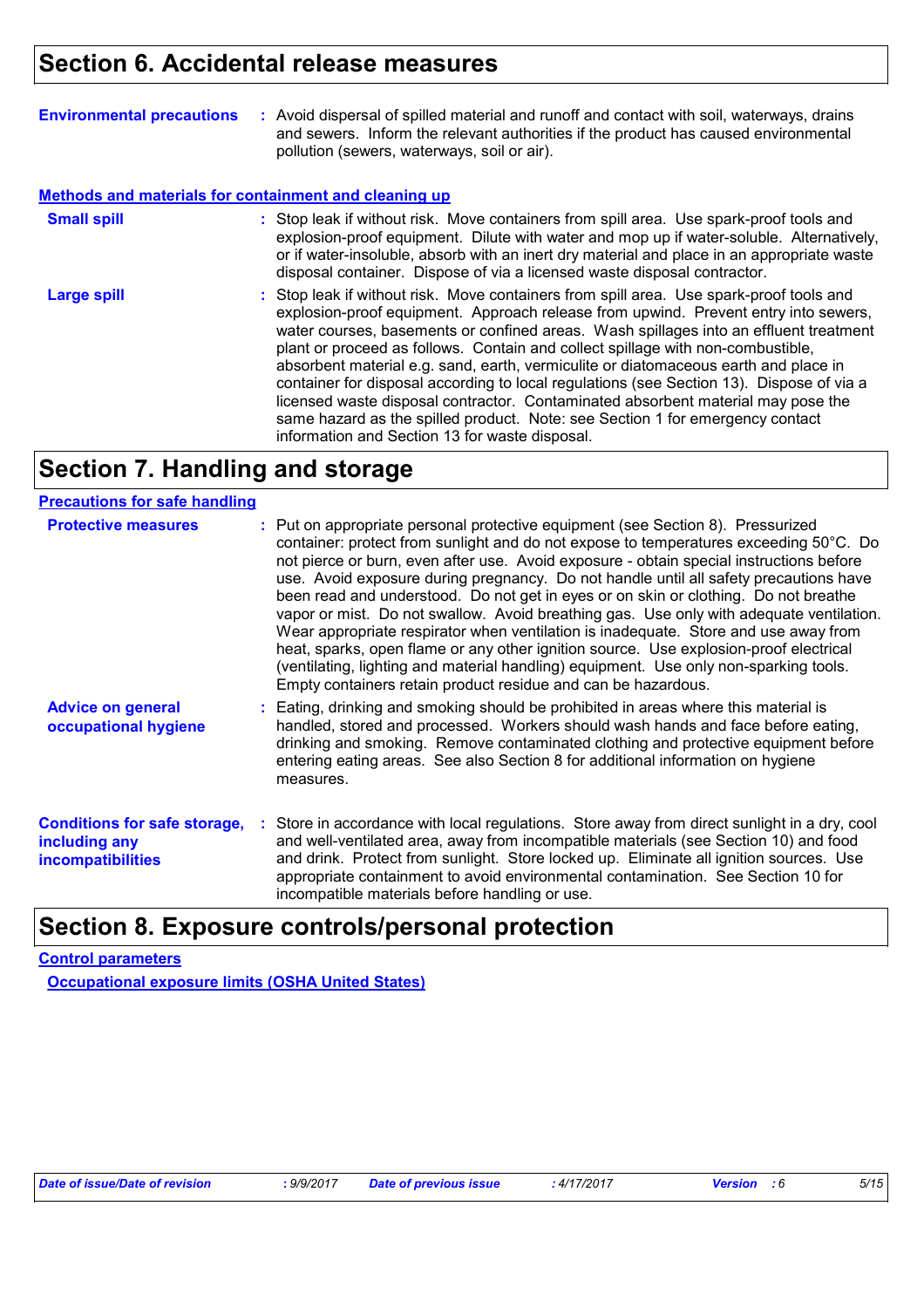| <b>Ingredient name</b> | <b>Exposure limits</b>                                           |
|------------------------|------------------------------------------------------------------|
| Acetone                | ACGIH TLV (United States, 3/2016).                               |
|                        | TWA: 250 ppm 8 hours.                                            |
|                        | STEL: 500 ppm 15 minutes.                                        |
|                        | NIOSH REL (United States, 10/2016).                              |
|                        | TWA: 250 ppm 10 hours.                                           |
|                        | TWA: 590 mg/m <sup>3</sup> 10 hours.                             |
|                        | OSHA PEL (United States, 6/2016).                                |
|                        | TWA: 1000 ppm 8 hours.                                           |
|                        | TWA: 2400 mg/m <sup>3</sup> 8 hours.                             |
| Propane                | NIOSH REL (United States, 10/2016).                              |
|                        | TWA: 1000 ppm 10 hours.                                          |
|                        | TWA: 1800 mg/m <sup>3</sup> 10 hours.                            |
|                        | OSHA PEL (United States, 6/2016).                                |
|                        | TWA: 1000 ppm 8 hours.                                           |
|                        | TWA: 1800 mg/m <sup>3</sup> 8 hours.                             |
| <b>Butane</b>          | NIOSH REL (United States, 10/2016).                              |
|                        | TWA: 800 ppm 10 hours.                                           |
|                        | TWA: 1900 mg/m <sup>3</sup> 10 hours.                            |
|                        | ACGIH TLV (United States, 3/2016).<br>STEL: 1000 ppm 15 minutes. |
|                        |                                                                  |
| Hexane                 | ACGIH TLV (United States, 3/2016).<br>Absorbed through skin.     |
|                        | TWA: 50 ppm 8 hours.                                             |
|                        | NIOSH REL (United States, 10/2016).                              |
|                        | TWA: 50 ppm 10 hours.                                            |
|                        | TWA: 180 mg/m <sup>3</sup> 10 hours.                             |
|                        | OSHA PEL (United States, 6/2016).                                |
|                        | TWA: 500 ppm 8 hours.                                            |
|                        | TWA: 1800 mg/m <sup>3</sup> 8 hours.                             |
| 2-Methylpentane        | ACGIH TLV (United States, 3/2016).                               |
|                        | TWA: 500 ppm 8 hours.                                            |
|                        | TWA: 1760 mg/m <sup>3</sup> 8 hours.                             |
|                        | STEL: 1000 ppm 15 minutes.                                       |
|                        | STEL: 3500 mg/m <sup>3</sup> 15 minutes.                         |
|                        | NIOSH REL (United States, 10/2016).                              |
|                        | TWA: 100 ppm 10 hours.                                           |
|                        | TWA: 350 mg/m <sup>3</sup> 10 hours.                             |
|                        | CEIL: 510 ppm 15 minutes.                                        |
|                        | CEIL: 1800 mg/m <sup>3</sup> 15 minutes.                         |

#### **Occupational exposure limits (Canada)**

| <b>Ingredient name</b>         |            |                        | <b>Exposure limits</b>                                                                                                                                                         |                                                                                                                                                                                                                                                                                                                   |      |
|--------------------------------|------------|------------------------|--------------------------------------------------------------------------------------------------------------------------------------------------------------------------------|-------------------------------------------------------------------------------------------------------------------------------------------------------------------------------------------------------------------------------------------------------------------------------------------------------------------|------|
| Acetone                        |            |                        | 8 hrs OEL: 500 ppm 8 hours.<br>7/2016).<br>TWA: 250 ppm 8 hours.<br>STEL: 500 ppm 15 minutes.<br>TWA: 500 ppm 8 hours.<br>STEL: 750 ppm 15 minutes.<br>TWAEV: 500 ppm 8 hours. | CA Alberta Provincial (Canada, 4/2009).<br>8 hrs OEL: 1200 mg/m <sup>3</sup> 8 hours.<br>15 min OEL: 1800 mg/m <sup>3</sup> 15 minutes.<br>15 min OEL: 750 ppm 15 minutes.<br><b>CA British Columbia Provincial (Canada,</b><br>CA Ontario Provincial (Canada, 7/2015).<br>CA Québec Provincial (Canada, 1/2014). |      |
| Date of issue/Date of revision | : 9/9/2017 | Date of previous issue | :4/17/2017                                                                                                                                                                     | <b>Version</b> : 6                                                                                                                                                                                                                                                                                                | 6/15 |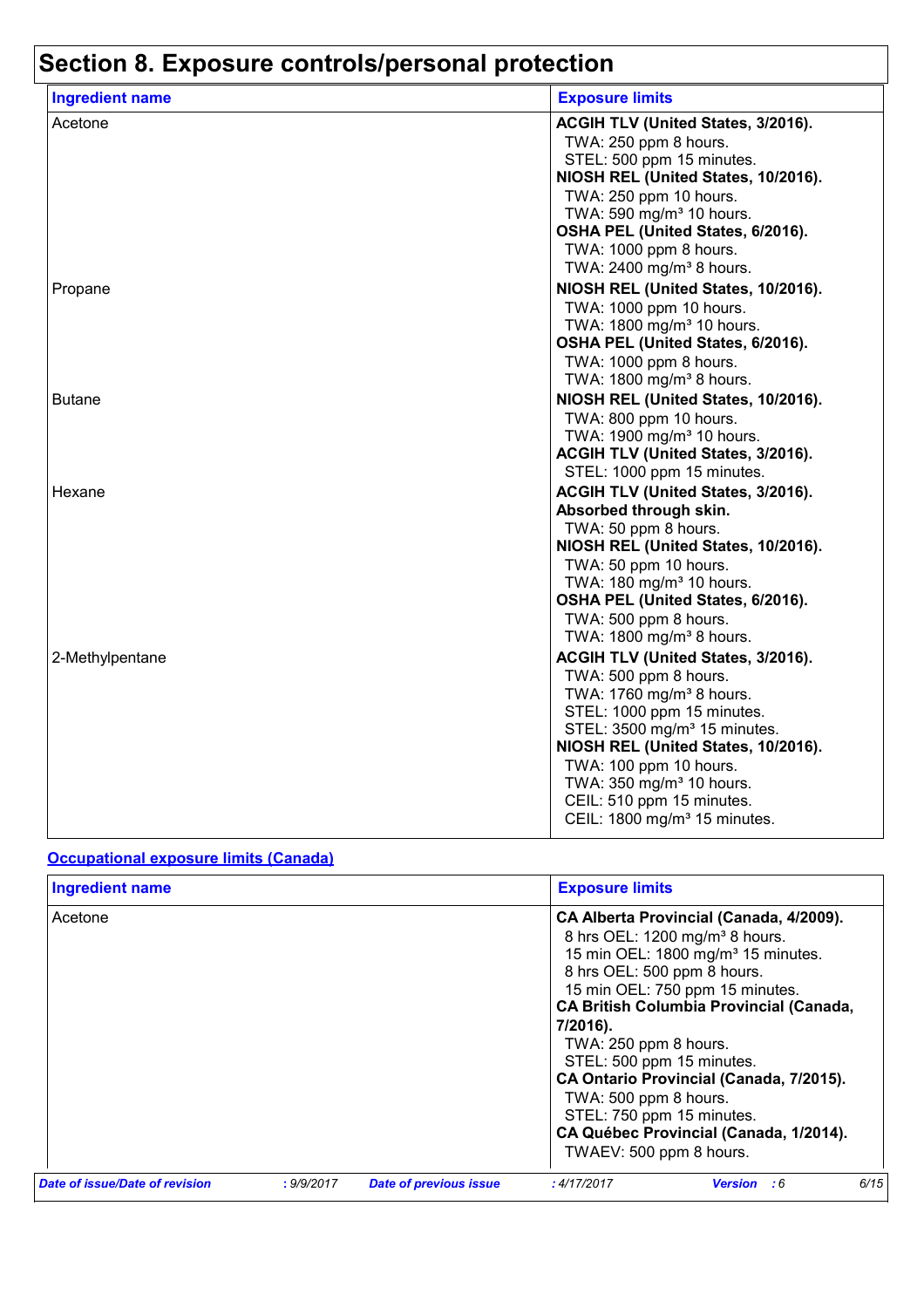| TWA: 1000 ppm 8 hours.<br>CA Québec Provincial (Canada, 1/2014).<br>TWAEV: 1000 ppm 8 hours.<br>TWAEV: 1800 mg/m <sup>3</sup> 8 hours.<br>CA Ontario Provincial (Canada, 7/2015).<br>TWA: 1000 ppm 8 hours.<br><b>CA Saskatchewan Provincial (Canada,</b><br>7/2013).<br>STEL: 1250 ppm 15 minutes.<br>TWA: 1000 ppm 8 hours.<br><b>Butane</b><br>CA Alberta Provincial (Canada, 4/2009).<br>8 hrs OEL: 1000 ppm 8 hours.<br><b>CA British Columbia Provincial (Canada,</b><br>7/2016).<br>TWA: 600 ppm 8 hours.<br>STEL: 750 ppm 15 minutes.<br>CA Québec Provincial (Canada, 1/2014).<br>TWAEV: 800 ppm 8 hours.<br>TWAEV: 1900 mg/m <sup>3</sup> 8 hours.<br>CA Ontario Provincial (Canada, 7/2015).<br>TWA: 800 ppm 8 hours.<br><b>CA Saskatchewan Provincial (Canada,</b><br>7/2013).<br>STEL: 1250 ppm 15 minutes.<br>TWA: 1000 ppm 8 hours.<br>CA Alberta Provincial (Canada, 4/2009).<br>Hexane<br>Absorbed through skin.<br>8 hrs OEL: 50 ppm 8 hours.<br>8 hrs OEL: 176 mg/m <sup>3</sup> 8 hours.<br><b>CA British Columbia Provincial (Canada,</b><br>7/2016). Absorbed through skin.<br>TWA: 20 ppm 8 hours.<br>CA Ontario Provincial (Canada, 7/2015).<br>Absorbed through skin.<br>TWA: 50 ppm 8 hours.<br>CA Québec Provincial (Canada, 1/2014).<br>Absorbed through skin.<br>TWAEV: 50 ppm 8 hours.<br>TWAEV: 176 mg/m <sup>3</sup> 8 hours.<br><b>CA Saskatchewan Provincial (Canada,</b><br>7/2013). Absorbed through skin.<br>STEL: 62.5 ppm 15 minutes.<br>TWA: 50 ppm 8 hours.<br>CA Alberta Provincial (Canada, 4/2009).<br>2-Methylpentane<br>15 min OEL: 3500 mg/m <sup>3</sup> 15 minutes.<br>8 hrs OEL: 1760 mg/m <sup>3</sup> 8 hours.<br>15 min OEL: 1000 ppm 15 minutes.<br>Date of issue/Date of revision | Propane | TWAEV: 1190 mg/m <sup>3</sup> 8 hours.<br>STEV: 1000 ppm 15 minutes.<br>STEV: 2380 mg/m <sup>3</sup> 15 minutes.<br><b>CA Saskatchewan Provincial (Canada,</b><br>7/2013).<br>STEL: 750 ppm 15 minutes.<br>TWA: 500 ppm 8 hours.<br>CA Alberta Provincial (Canada, 4/2009).<br>8 hrs OEL: 1000 ppm 8 hours.<br><b>CA British Columbia Provincial (Canada,</b><br>7/2016). |
|------------------------------------------------------------------------------------------------------------------------------------------------------------------------------------------------------------------------------------------------------------------------------------------------------------------------------------------------------------------------------------------------------------------------------------------------------------------------------------------------------------------------------------------------------------------------------------------------------------------------------------------------------------------------------------------------------------------------------------------------------------------------------------------------------------------------------------------------------------------------------------------------------------------------------------------------------------------------------------------------------------------------------------------------------------------------------------------------------------------------------------------------------------------------------------------------------------------------------------------------------------------------------------------------------------------------------------------------------------------------------------------------------------------------------------------------------------------------------------------------------------------------------------------------------------------------------------------------------------------------------------------------------------------------------------------------------------------------------------------|---------|---------------------------------------------------------------------------------------------------------------------------------------------------------------------------------------------------------------------------------------------------------------------------------------------------------------------------------------------------------------------------|
|                                                                                                                                                                                                                                                                                                                                                                                                                                                                                                                                                                                                                                                                                                                                                                                                                                                                                                                                                                                                                                                                                                                                                                                                                                                                                                                                                                                                                                                                                                                                                                                                                                                                                                                                          |         |                                                                                                                                                                                                                                                                                                                                                                           |
|                                                                                                                                                                                                                                                                                                                                                                                                                                                                                                                                                                                                                                                                                                                                                                                                                                                                                                                                                                                                                                                                                                                                                                                                                                                                                                                                                                                                                                                                                                                                                                                                                                                                                                                                          |         |                                                                                                                                                                                                                                                                                                                                                                           |
|                                                                                                                                                                                                                                                                                                                                                                                                                                                                                                                                                                                                                                                                                                                                                                                                                                                                                                                                                                                                                                                                                                                                                                                                                                                                                                                                                                                                                                                                                                                                                                                                                                                                                                                                          |         |                                                                                                                                                                                                                                                                                                                                                                           |
|                                                                                                                                                                                                                                                                                                                                                                                                                                                                                                                                                                                                                                                                                                                                                                                                                                                                                                                                                                                                                                                                                                                                                                                                                                                                                                                                                                                                                                                                                                                                                                                                                                                                                                                                          |         |                                                                                                                                                                                                                                                                                                                                                                           |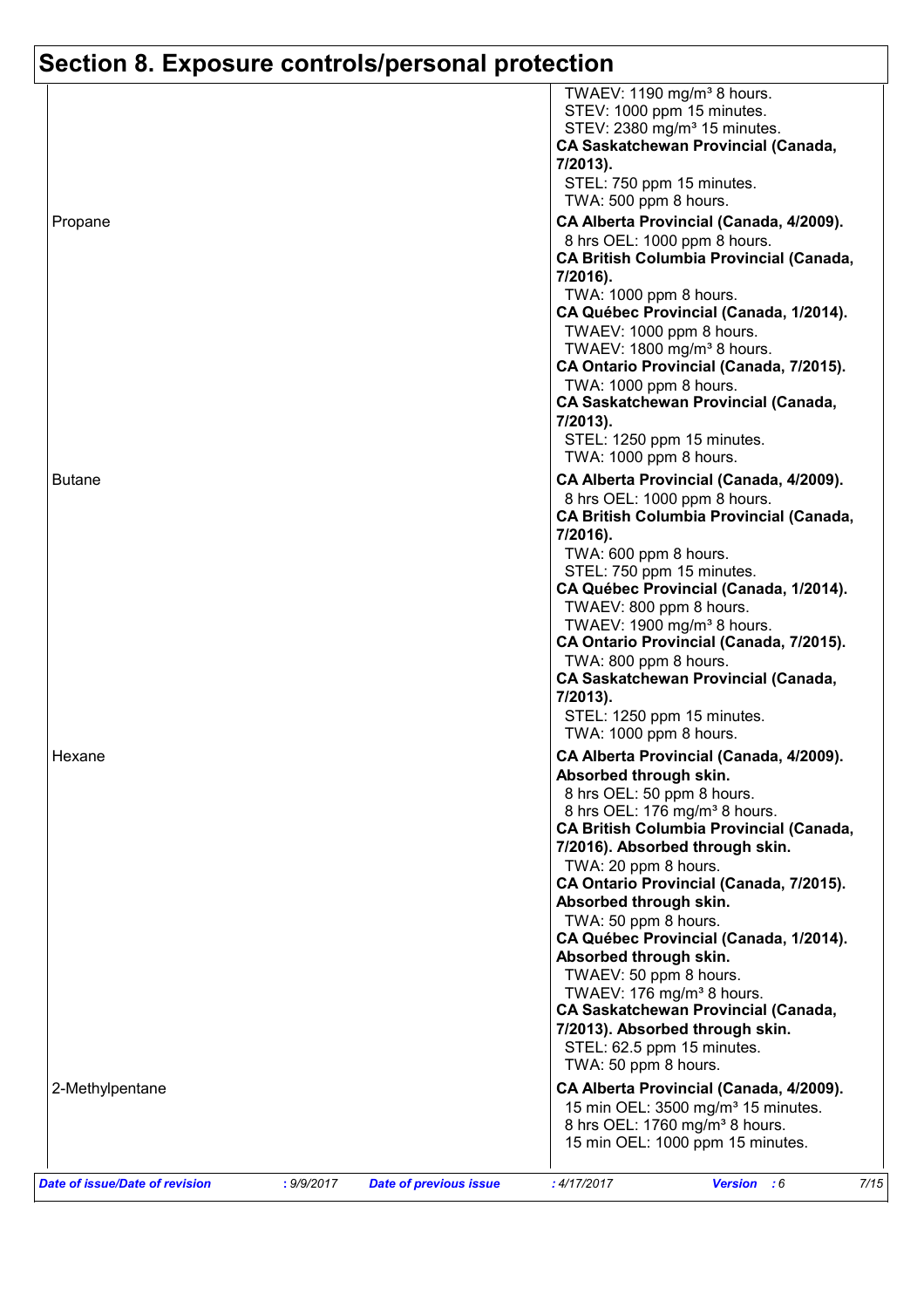| 8 hrs OEL: 500 ppm 8 hours.                    |  |
|------------------------------------------------|--|
| <b>CA British Columbia Provincial (Canada,</b> |  |
| 7/2016).                                       |  |
| TWA: 200 ppm 8 hours.                          |  |
| CA Ontario Provincial (Canada, 7/2015).        |  |
| TWA: 500 ppm 8 hours.                          |  |
| STEL: 1000 ppm 15 minutes.                     |  |
| CA Québec Provincial (Canada, 1/2014).         |  |
| TWAEV: 500 ppm 8 hours.                        |  |
| TWAEV: 1760 mg/m <sup>3</sup> 8 hours.         |  |
| STEV: 1000 ppm 15 minutes.                     |  |
| STEV: 3500 mg/m <sup>3</sup> 15 minutes.       |  |
| <b>CA Saskatchewan Provincial (Canada,</b>     |  |
| 7/2013).                                       |  |
| STEL: 1000 ppm 15 minutes.                     |  |
| TWA: 500 ppm 8 hours.                          |  |

#### **Occupational exposure limits (Mexico)**

| <b>Ingredient name</b> | <b>Exposure limits</b>              |
|------------------------|-------------------------------------|
| Acetone                | NOM-010-STPS-2014 (Mexico, 4/2016). |
|                        | TWA: 500 ppm 8 hours.               |
|                        | STEL: 750 ppm 15 minutes.           |
| Propane                | NOM-010-STPS-2014 (Mexico, 4/2016). |
|                        | TWA: 1000 ppm 8 hours.              |
| <b>Butane</b>          | NOM-010-STPS-2014 (Mexico, 4/2016). |
|                        | TWA: 1000 ppm 8 hours.              |
| Hexane                 | NOM-010-STPS-2014 (Mexico, 4/2016). |
|                        | Absorbed through skin.              |
|                        | TWA: 50 ppm 8 hours.                |
| 2-Methylpentane        | NOM-010-STPS-2014 (Mexico, 4/2016). |
|                        | STEL: 1000 ppm 15 minutes.          |
|                        | TWA: 500 ppm 8 hours.               |

| <b>Appropriate engineering</b><br><b>controls</b> |              | : Use only with adequate ventilation. Use process enclosures, local exhaust ventilation or<br>other engineering controls to keep worker exposure to airborne contaminants below any<br>recommended or statutory limits. The engineering controls also need to keep gas,<br>vapor or dust concentrations below any lower explosive limits. Use explosion-proof<br>ventilation equipment.           |
|---------------------------------------------------|--------------|---------------------------------------------------------------------------------------------------------------------------------------------------------------------------------------------------------------------------------------------------------------------------------------------------------------------------------------------------------------------------------------------------|
| <b>Environmental exposure</b><br><b>controls</b>  | $\mathbf{r}$ | Emissions from ventilation or work process equipment should be checked to ensure<br>they comply with the requirements of environmental protection legislation. In some<br>cases, fume scrubbers, filters or engineering modifications to the process equipment<br>will be necessary to reduce emissions to acceptable levels.                                                                     |
| <b>Individual protection measures</b>             |              |                                                                                                                                                                                                                                                                                                                                                                                                   |
| <b>Hygiene measures</b>                           |              | : Wash hands, forearms and face thoroughly after handling chemical products, before<br>eating, smoking and using the lavatory and at the end of the working period.<br>Appropriate techniques should be used to remove potentially contaminated clothing.<br>Wash contaminated clothing before reusing. Ensure that eyewash stations and safety<br>showers are close to the workstation location. |
| <b>Eye/face protection</b>                        |              | : Safety eyewear complying with an approved standard should be used when a risk<br>assessment indicates this is necessary to avoid exposure to liquid splashes, mists,<br>gases or dusts. If contact is possible, the following protection should be worn, unless<br>the assessment indicates a higher degree of protection: chemical splash goggles.                                             |
| <b>Skin protection</b>                            |              |                                                                                                                                                                                                                                                                                                                                                                                                   |

| Date of issue/Date of revision | .9/9/2017 | Date of previous issue | : 4/17/2017 | <b>Version</b> : 6 | 8/15 |
|--------------------------------|-----------|------------------------|-------------|--------------------|------|
|--------------------------------|-----------|------------------------|-------------|--------------------|------|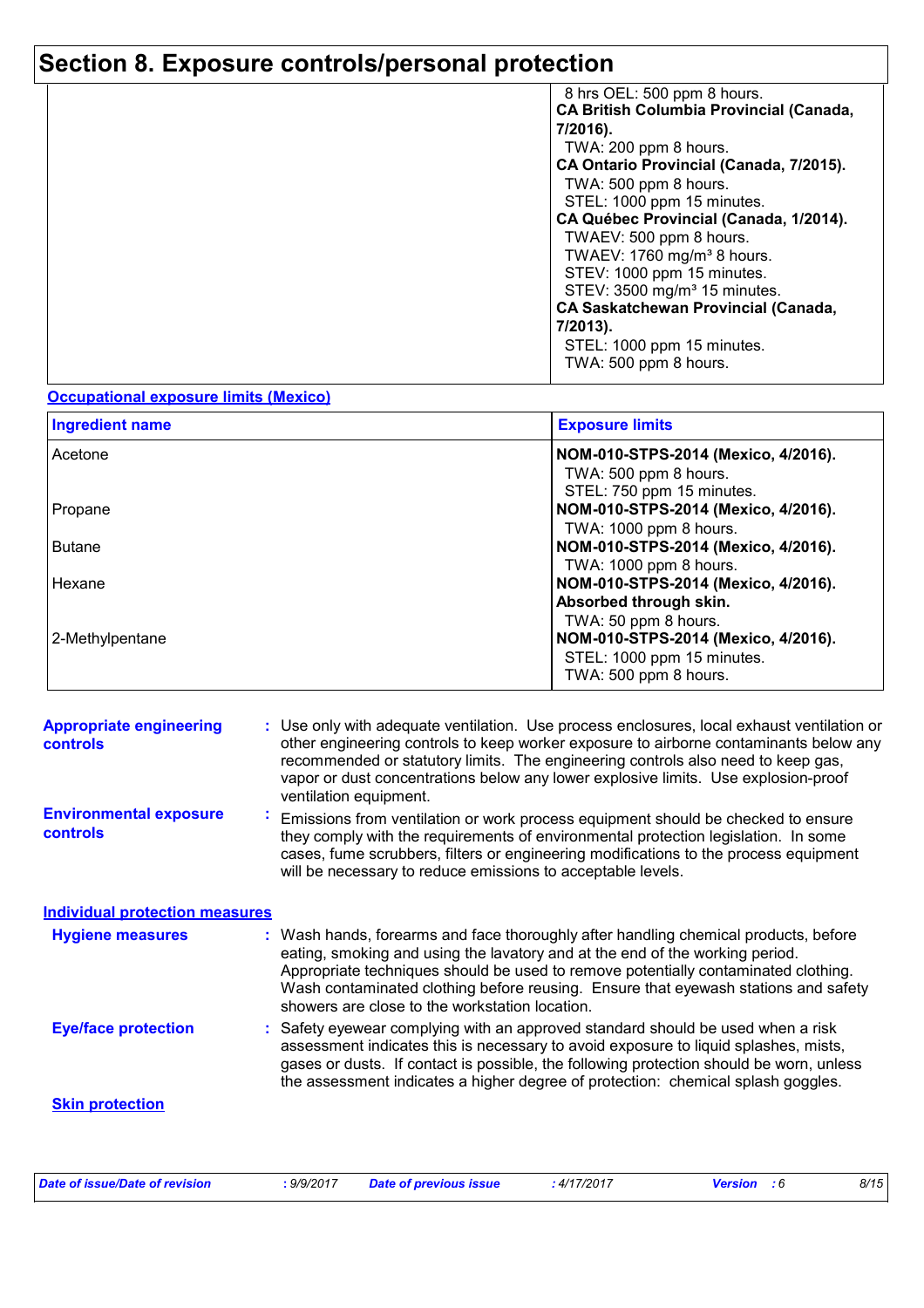| <b>Hand protection</b>        | : Chemical-resistant, impervious gloves complying with an approved standard should be<br>worn at all times when handling chemical products if a risk assessment indicates this is<br>necessary. Considering the parameters specified by the glove manufacturer, check<br>during use that the gloves are still retaining their protective properties. It should be<br>noted that the time to breakthrough for any glove material may be different for different<br>glove manufacturers. In the case of mixtures, consisting of several substances, the<br>protection time of the gloves cannot be accurately estimated. |
|-------------------------------|------------------------------------------------------------------------------------------------------------------------------------------------------------------------------------------------------------------------------------------------------------------------------------------------------------------------------------------------------------------------------------------------------------------------------------------------------------------------------------------------------------------------------------------------------------------------------------------------------------------------|
| <b>Body protection</b>        | : Personal protective equipment for the body should be selected based on the task being<br>performed and the risks involved and should be approved by a specialist before<br>handling this product. When there is a risk of ignition from static electricity, wear anti-<br>static protective clothing. For the greatest protection from static discharges, clothing<br>should include anti-static overalls, boots and gloves.                                                                                                                                                                                         |
| <b>Other skin protection</b>  | : Appropriate footwear and any additional skin protection measures should be selected<br>based on the task being performed and the risks involved and should be approved by a<br>specialist before handling this product.                                                                                                                                                                                                                                                                                                                                                                                              |
| <b>Respiratory protection</b> | : Based on the hazard and potential for exposure, select a respirator that meets the<br>appropriate standard or certification. Respirators must be used according to a<br>respiratory protection program to ensure proper fitting, training, and other important<br>aspects of use.                                                                                                                                                                                                                                                                                                                                    |

## **Section 9. Physical and chemical properties**

| <b>Appearance</b>                                 |    |                                                                 |
|---------------------------------------------------|----|-----------------------------------------------------------------|
| <b>Physical state</b>                             | ÷. | Liquid.                                                         |
| <b>Color</b>                                      |    | Not available.                                                  |
| Odor                                              | ÷  | Not available.                                                  |
| <b>Odor threshold</b>                             | ř. | Not available.                                                  |
| рH                                                |    | $\overline{7}$                                                  |
| <b>Melting point</b>                              | ÷. | Not available.                                                  |
| <b>Boiling point</b>                              | t  | Not available.                                                  |
| <b>Flash point</b>                                |    | Closed cup: -23°C (-9.4°F) [Pensky-Martens Closed Cup]          |
| <b>Evaporation rate</b>                           |    | 9.1 (butyl acetate = $1$ )                                      |
| <b>Flammability (solid, gas)</b>                  |    | : Not available.                                                |
| Lower and upper explosive<br>(flammable) limits   |    | : Lower: $1\%$<br>Upper: 12.8%                                  |
| <b>Vapor pressure</b>                             |    | : 101.3 kPa (760 mm Hg) [at $20^{\circ}$ C]                     |
| <b>Vapor density</b>                              |    | 1.55 [Air = 1]                                                  |
| <b>Relative density</b>                           | t. | 0.73                                                            |
| <b>Solubility</b>                                 | ÷  | Not available.                                                  |
| <b>Partition coefficient: n-</b><br>octanol/water |    | : Not available.                                                |
| <b>Auto-ignition temperature</b>                  |    | : Not available.                                                |
| <b>Decomposition temperature</b>                  |    | Not available.                                                  |
| <b>Viscosity</b>                                  |    | Kinematic (40°C (104°F)): <0.205 cm <sup>2</sup> /s (<20.5 cSt) |
| <b>Molecular weight</b>                           |    | Not applicable.                                                 |
| <b>Aerosol product</b>                            |    |                                                                 |
| <b>Type of aerosol</b>                            |    | Spray                                                           |
| <b>Heat of combustion</b>                         |    | 29.94 kJ/g                                                      |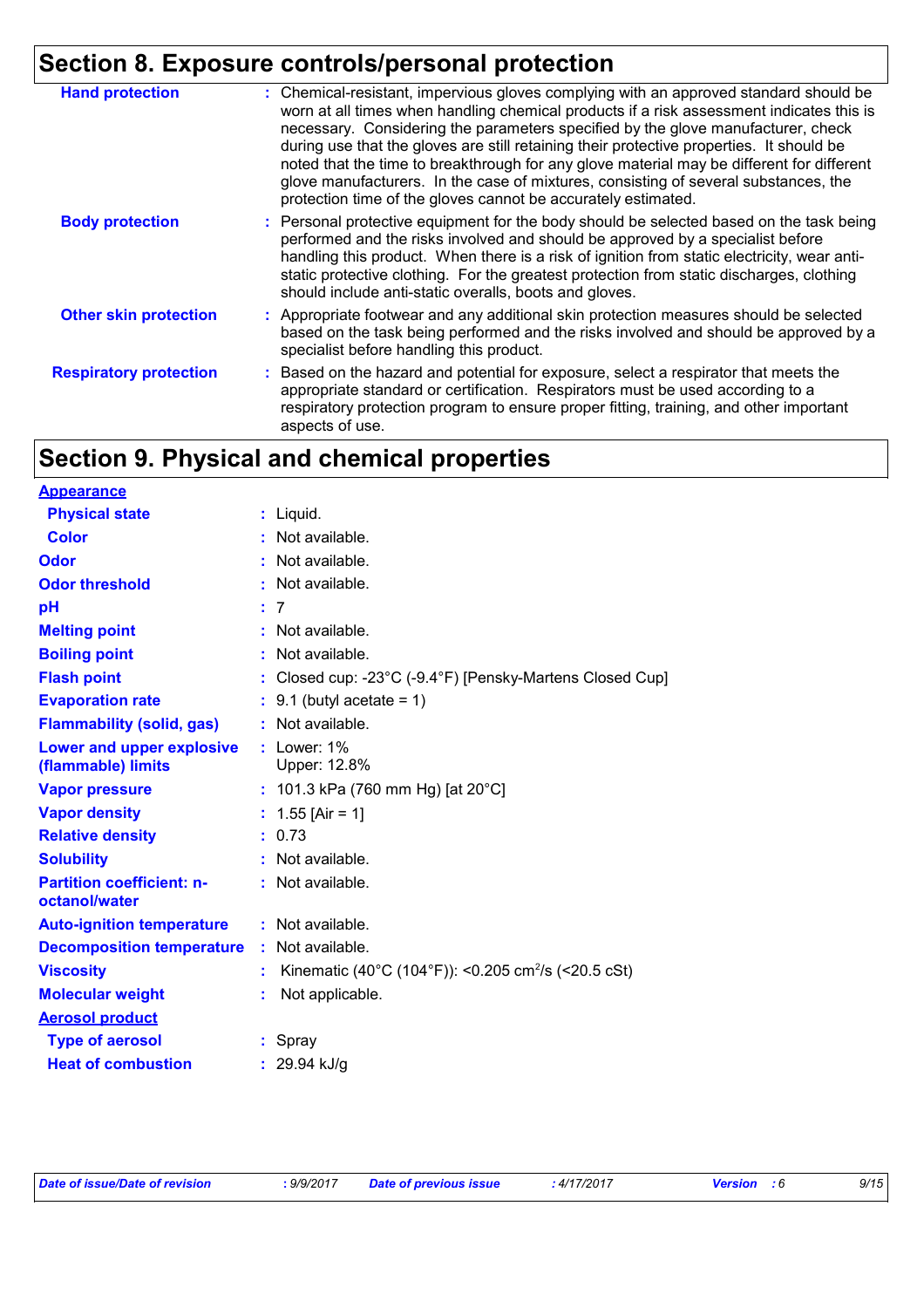## **Section 10. Stability and reactivity**

| <b>Reactivity</b>                                   | : No specific test data related to reactivity available for this product or its ingredients.              |
|-----------------------------------------------------|-----------------------------------------------------------------------------------------------------------|
| <b>Chemical stability</b>                           | : The product is stable.                                                                                  |
| <b>Possibility of hazardous</b><br><b>reactions</b> | : Under normal conditions of storage and use, hazardous reactions will not occur.                         |
| <b>Conditions to avoid</b>                          | : Avoid all possible sources of ignition (spark or flame).                                                |
| <b>Incompatible materials</b>                       | : No specific data.                                                                                       |
| <b>Hazardous decomposition</b><br>products          | : Under normal conditions of storage and use, hazardous decomposition products should<br>not be produced. |

## **Section 11. Toxicological information**

#### **Information on toxicological effects**

#### **Acute toxicity**

| <b>Product/ingredient name</b> | <b>Result</b>                | <b>Species</b> | <b>Dose</b>                | <b>Exposure</b> |
|--------------------------------|------------------------------|----------------|----------------------------|-----------------|
| Acetone                        | LD50 Oral                    | Rat            | $ 5800 \text{ mg/kg} $     |                 |
| <b>Butane</b>                  | <b>LC50 Inhalation Vapor</b> | Rat            | $658000$ mg/m <sup>3</sup> | 14 hours        |
| Hexane                         | LC50 Inhalation Gas.         | Rat            | 48000 ppm                  | 4 hours         |
|                                | LD50 Oral                    | Rat            | 15840 mg/kg                |                 |

#### **Irritation/Corrosion**

| <b>Product/ingredient name</b> | <b>Result</b>            | <b>Species</b> | <b>Score</b> | <b>Exposure</b> | <b>Observation</b>       |
|--------------------------------|--------------------------|----------------|--------------|-----------------|--------------------------|
| Acetone                        | Eyes - Mild irritant     | Human          |              | 186300 parts    |                          |
|                                |                          |                |              | per million     |                          |
|                                | Eyes - Mild irritant     | Rabbit         |              | 10 microliters  |                          |
|                                | Eyes - Moderate irritant | Rabbit         |              | 24 hours 20     | $\overline{\phantom{a}}$ |
|                                |                          |                |              | milligrams      |                          |
|                                | Eyes - Severe irritant   | Rabbit         |              | 20 milligrams   |                          |
|                                | Skin - Mild irritant     | Rabbit         |              | 24 hours 500    | $\overline{\phantom{a}}$ |
|                                |                          |                |              | milligrams      |                          |
|                                | Skin - Mild irritant     | Rabbit         |              | 395             |                          |
|                                |                          |                |              | milligrams      |                          |
| Hexane                         | Eyes - Mild irritant     | Rabbit         |              | 10 milligrams   |                          |

#### **Sensitization**

Not available.

#### **Mutagenicity**

Not available.

#### **Carcinogenicity**

Not available.

### **Reproductive toxicity**

Not available.

#### **Teratogenicity**

Not available.

#### **Specific target organ toxicity (single exposure)**

*Date of issue/Date of revision* **:** *9/9/2017 Date of previous issue : 4/17/2017 Version : 6 10/15*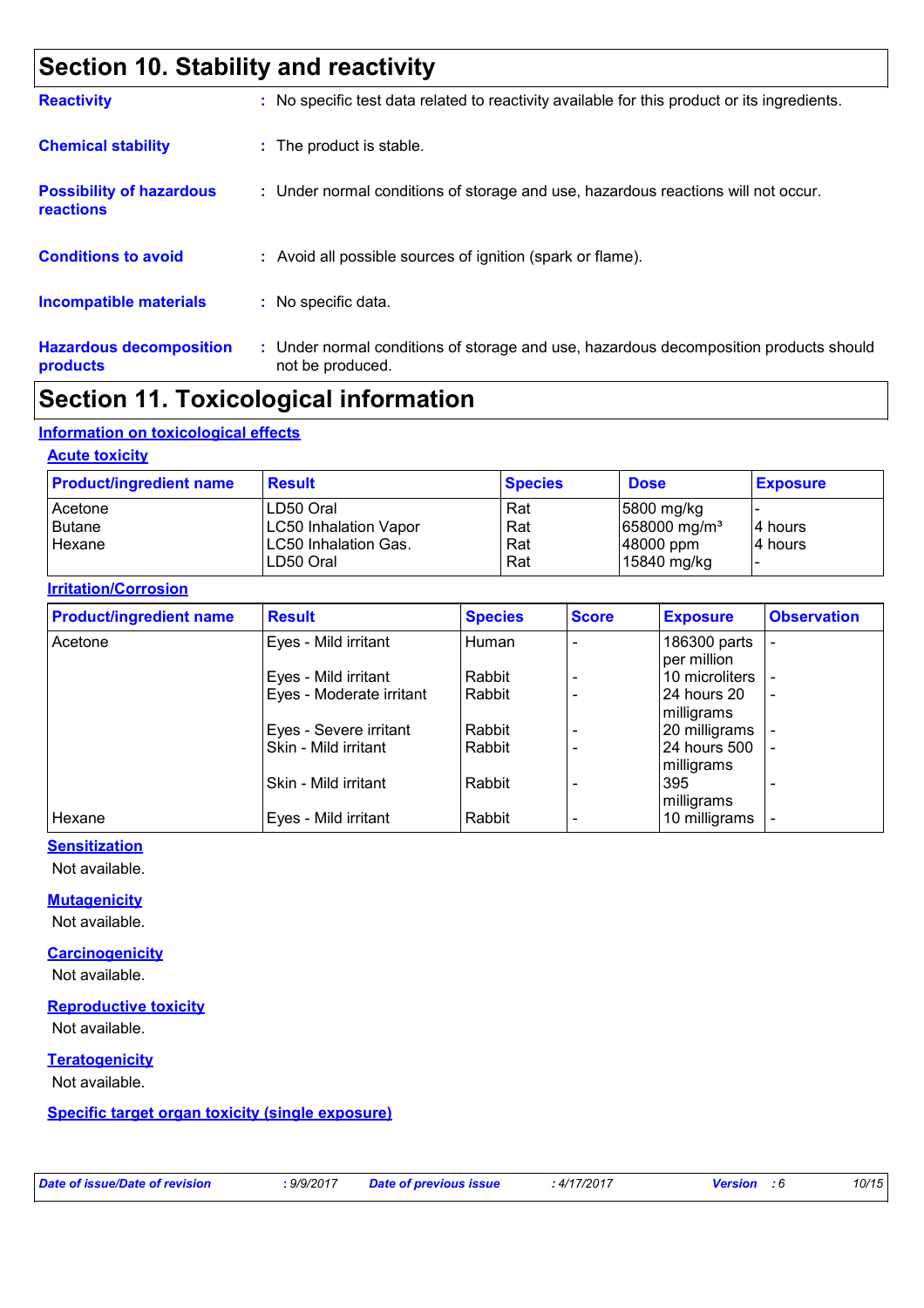## **Section 11. Toxicological information**

| <b>Name</b>     | <b>Category</b> | <b>Route of</b><br>exposure | <b>Target organs</b>                                           |
|-----------------|-----------------|-----------------------------|----------------------------------------------------------------|
| Acetone         | Category 3      | Not applicable.             | Respiratory tract<br>irritation and<br>Narcotic effects        |
| Propane         | Category 3      | Not applicable.             | Respiratory tract<br>irritation and<br>Narcotic effects        |
| <b>Butane</b>   | Category 3      | Not applicable.             | <b>Respiratory tract</b><br>irritation and<br>Narcotic effects |
| Hexane          | Category 3      | Not applicable.             | Respiratory tract<br>irritation and<br>Narcotic effects        |
| 2-Methylpentane | Category 3      | Not applicable.             | Respiratory tract<br>irritation and<br>Narcotic effects        |

#### **Specific target organ toxicity (repeated exposure)**

| <b>Name</b>     | <b>Category</b> | <b>Route of</b><br>exposure | <b>Target organs</b> |
|-----------------|-----------------|-----------------------------|----------------------|
| Acetone         | Category 2      | INot determined             | Not determined       |
| Propane         | Category 2      | INot determined             | Not determined       |
| Butane          | Category 2      | INot determined             | l Not determined     |
| Hexane          | Category 2      | Not determined              | I Not determined     |
| 2-Methylpentane | Category 2      | INot determined             | Not determined       |

#### **Aspiration hazard**

| <b>Name</b>     | <b>Result</b>                         |
|-----------------|---------------------------------------|
| Propane         | <b>ASPIRATION HAZARD - Category 1</b> |
| <b>Butane</b>   | <b>ASPIRATION HAZARD - Category 1</b> |
| Hexane          | <b>ASPIRATION HAZARD - Category 1</b> |
| 2-Methylpentane | <b>ASPIRATION HAZARD - Category 1</b> |

#### **Information on the likely :** Not available. **routes of exposure**

| <b>Potential acute health effects</b> |                                                                                                                              |
|---------------------------------------|------------------------------------------------------------------------------------------------------------------------------|
| <b>Eye contact</b>                    | : Causes serious eye irritation.                                                                                             |
| <b>Inhalation</b>                     | : Can cause central nervous system (CNS) depression. May cause drowsiness or<br>dizziness. May cause respiratory irritation. |
| <b>Skin contact</b>                   | : No known significant effects or critical hazards.                                                                          |
| <b>Ingestion</b>                      | : Can cause central nervous system (CNS) depression. May be fatal if swallowed and<br>enters airways.                        |

## **Symptoms related to the physical, chemical and toxicological characteristics**

**Eye contact :** Adverse symptoms may include the following: pain or irritation watering redness

| Date of issue/Date of revision | 9/9/2017 | <b>Date of previous issue</b> | $:4/17/201^-$ | Versior | 1/15 |
|--------------------------------|----------|-------------------------------|---------------|---------|------|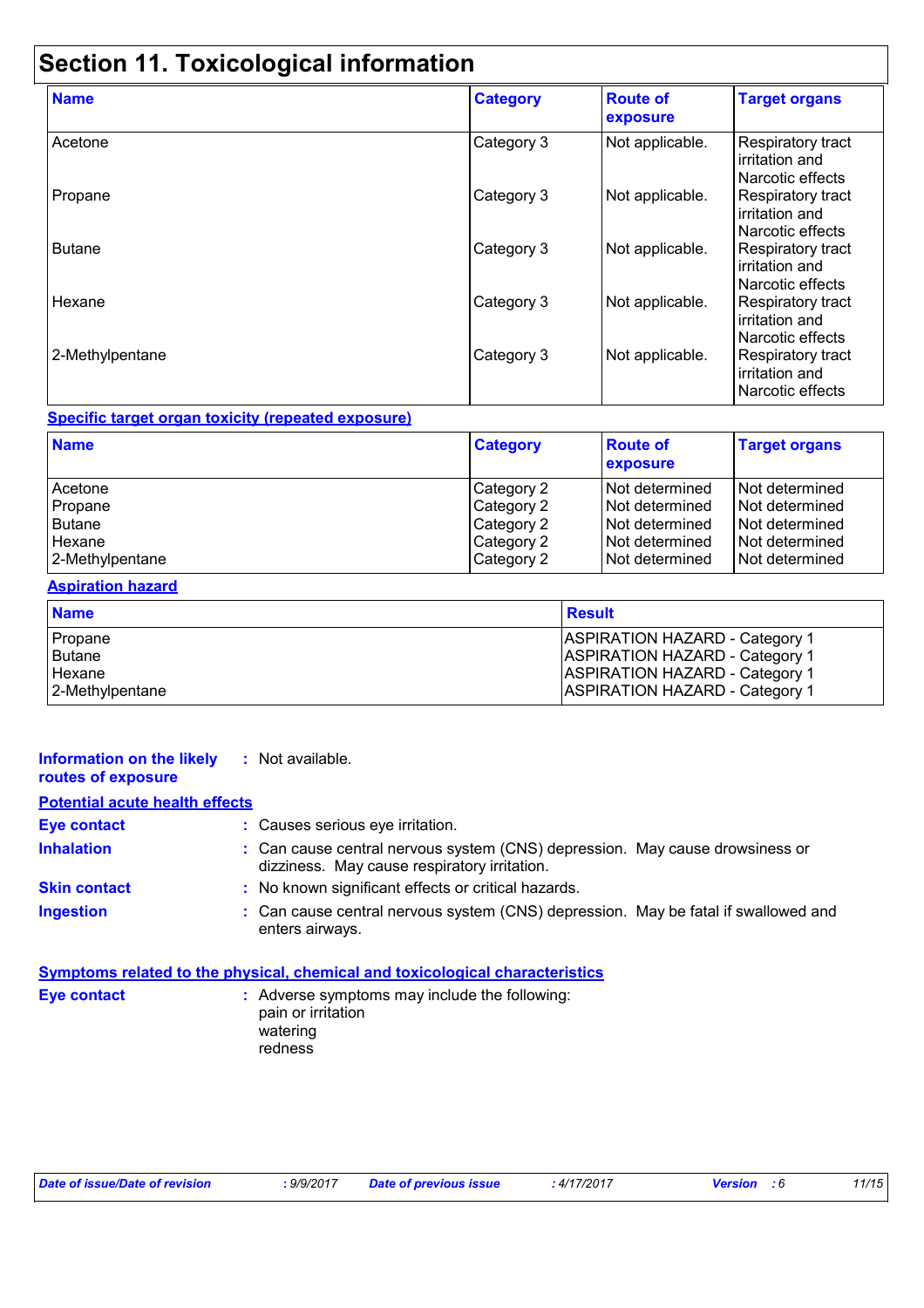| <b>Inhalation</b>                       | : Adverse symptoms may include the following:<br>respiratory tract irritation<br>coughing<br>nausea or vomiting<br>headache<br>drowsiness/fatigue<br>dizziness/vertigo<br>unconsciousness<br>reduced fetal weight<br>increase in fetal deaths<br>skeletal malformations |
|-----------------------------------------|-------------------------------------------------------------------------------------------------------------------------------------------------------------------------------------------------------------------------------------------------------------------------|
| <b>Skin contact</b>                     | : Adverse symptoms may include the following:<br>reduced fetal weight<br>increase in fetal deaths<br>skeletal malformations                                                                                                                                             |
| <b>Ingestion</b>                        | : Adverse symptoms may include the following:<br>nausea or vomiting<br>reduced fetal weight<br>increase in fetal deaths<br>skeletal malformations                                                                                                                       |
|                                         | Delayed and immediate effects and also chronic effects from short and long term exposure                                                                                                                                                                                |
| <b>Short term exposure</b>              |                                                                                                                                                                                                                                                                         |
| <b>Potential immediate</b><br>effects   | : Not available.                                                                                                                                                                                                                                                        |
| <b>Potential delayed effects</b>        | : Not available.                                                                                                                                                                                                                                                        |
| <b>Long term exposure</b>               |                                                                                                                                                                                                                                                                         |
| <b>Potential immediate</b><br>effects   | : Not available.                                                                                                                                                                                                                                                        |
| <b>Potential delayed effects</b>        | : Not available.                                                                                                                                                                                                                                                        |
| <b>Potential chronic health effects</b> |                                                                                                                                                                                                                                                                         |
| Not available.                          |                                                                                                                                                                                                                                                                         |
| <b>General</b>                          | : May cause damage to organs through prolonged or repeated exposure.                                                                                                                                                                                                    |
| <b>Carcinogenicity</b>                  | : No known significant effects or critical hazards.                                                                                                                                                                                                                     |
| <b>Mutagenicity</b>                     | : No known significant effects or critical hazards.                                                                                                                                                                                                                     |
| <b>Teratogenicity</b>                   | No known significant effects or critical hazards.                                                                                                                                                                                                                       |
| <b>Developmental effects</b>            | : No known significant effects or critical hazards.                                                                                                                                                                                                                     |
| <b>Fertility effects</b>                | : Suspected of damaging fertility.                                                                                                                                                                                                                                      |
| Numorical monetime of toxicity          |                                                                                                                                                                                                                                                                         |

#### **Numerical measures of toxicity** Not available. **Acute toxicity estimates**

## **Section 12. Ecological information**

**Toxicity**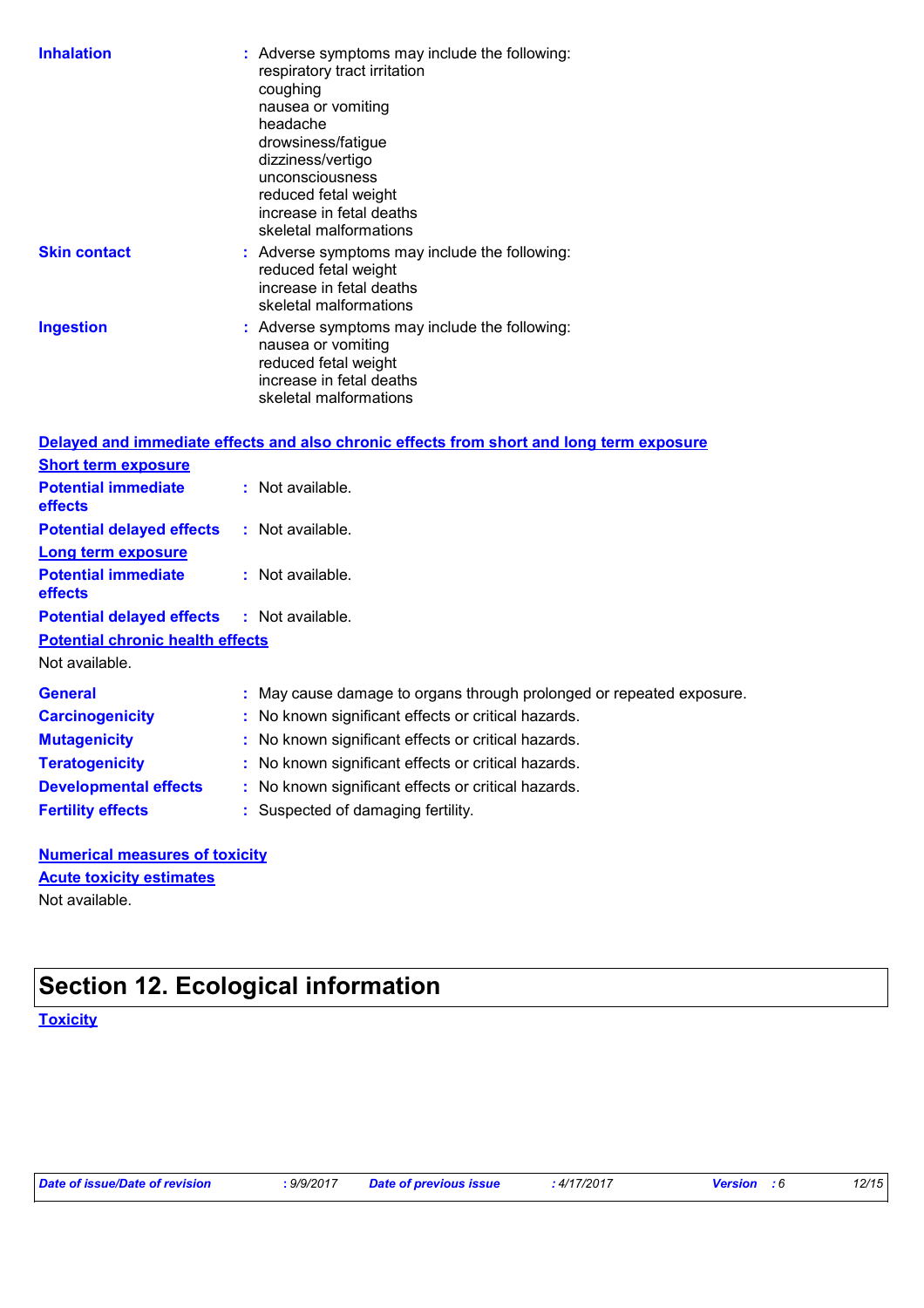## **Section 12. Ecological information**

| <b>Product/ingredient name</b> | <b>Result</b>                       | <b>Species</b>                       | <b>Exposure</b> |
|--------------------------------|-------------------------------------|--------------------------------------|-----------------|
| Acetone                        | Acute EC50 7200000 µg/l Fresh water | Algae - Selenastrum sp.              | 96 hours        |
|                                | Acute LC50 6000000 µg/l Fresh water | Crustaceans - Gammarus pulex         | 48 hours        |
|                                | Acute LC50 6900 mg/l Fresh water    | Daphnia - Daphnia magna              | 48 hours        |
|                                | Acute LC50 5600 ppm Fresh water     | Fish - Poecilia reticulata           | 96 hours        |
|                                | Chronic NOEC 4.95 mg/l Marine water | Algae - Ulva pertusa                 | 96 hours        |
|                                | Chronic NOEC 0.016 ml/L Fresh water | Crustaceans - Daphniidae             | 21 days         |
|                                | Chronic NOEC 0.1 ml/L Fresh water   | Daphnia - Daphnia magna -<br>Neonate | 21 days         |
|                                | Chronic NOEC 0.1 mg/l Fresh water   | Fish - Fundulus heteroclitus         | 4 weeks         |
| Hexane                         | Acute LC50 2500 µg/l Fresh water    | Fish - Pimephales promelas           | 96 hours        |

#### **Persistence and degradability**

| <b>Product/ingredient name</b> | <b>Aquatic half-life</b> | <b>Photolysis</b> | Biodegradability |
|--------------------------------|--------------------------|-------------------|------------------|
| <b>Acetone</b>                 |                          |                   | Readily          |

#### **Bioaccumulative potential**

| <b>Product/ingredient name</b> | $LogPow$ | <b>BCF</b> | <b>Potential</b> |
|--------------------------------|----------|------------|------------------|
| Hexane                         |          | 501.187    | high             |

| <b>Mobility in soil</b>                  |  |
|------------------------------------------|--|
| <b>Constitution of the constitutions</b> |  |

| <b>Soil/water partition</b>    | : Not available. |
|--------------------------------|------------------|
| coefficient (K <sub>oc</sub> ) |                  |

**Other adverse effects** : No known significant effects or critical hazards.

### **Section 13. Disposal considerations**

The generation of waste should be avoided or minimized wherever possible. Disposal of this product, solutions and any by-products should at all times comply with the requirements of environmental protection and waste disposal legislation and any regional local authority requirements. Dispose of surplus and non-recyclable products via a licensed waste disposal contractor. Waste should not be disposed of untreated to the sewer unless fully compliant with the requirements of all authorities with jurisdiction. Waste packaging should be recycled. Incineration or landfill should only be considered when recycling is not feasible. This material and its container must be disposed of in a safe way. Empty containers or liners may retain some product residues. Do not puncture or incinerate container. **Disposal methods :**

### **Section 14. Transport information**

|                                      | <b>DOT</b><br><b>Classification</b> | <b>TDG</b><br><b>Classification</b> | <b>Mexico</b><br><b>Classification</b> | <b>IATA</b>            | <b>IMDG</b>                   |
|--------------------------------------|-------------------------------------|-------------------------------------|----------------------------------------|------------------------|-------------------------------|
| <b>UN number</b>                     | <b>UN1950</b>                       | <b>UN1950</b>                       | <b>UN1950</b>                          | <b>UN1950</b>          | <b>UN1950</b>                 |
| <b>UN proper</b><br>shipping name    | <b>AEROSOLS</b>                     | <b>AEROSOLS</b>                     | <b>AEROSOLS</b>                        | AEROSOLS,<br>flammable | <b>AEROSOLS</b>               |
| <b>Transport</b><br>hazard class(es) | 2.1<br>LAMMABLE GAS                 | 2.1<br><u>o,</u>                    | 2.1                                    | 2.1                    | 2.1                           |
| Date of issue/Date of revision       | : 9/9/2017                          | <b>Date of previous issue</b>       | :4/17/2017                             |                        | 13/15<br><b>Version</b><br>:6 |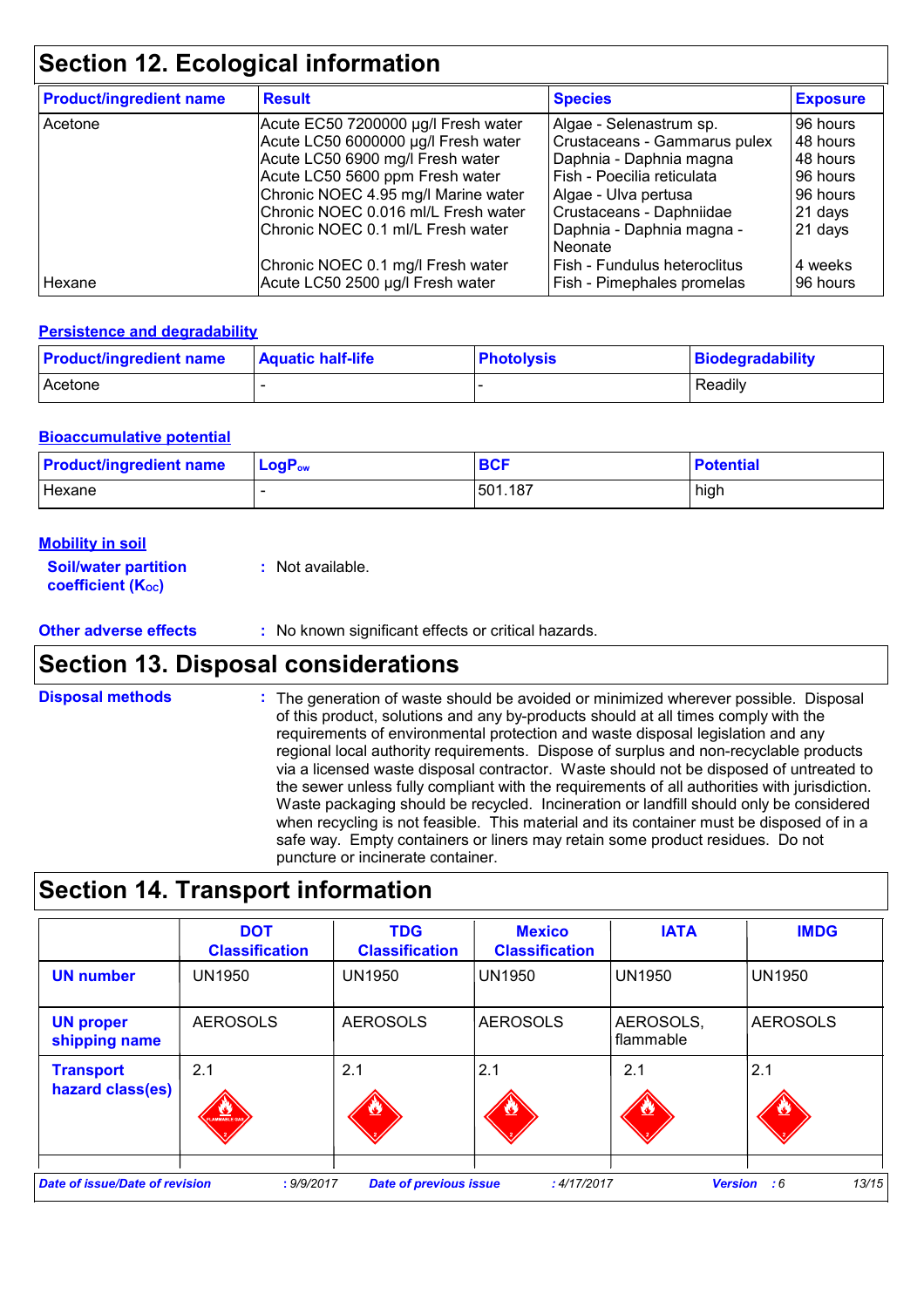| <b>Section 14. Transport information</b>                                               |                |                             |                                                                                                                                                   |                  |                                                                                                                                                                                                                                                                                                                                                                                                                                                                                                                                                                                                                   |                                            |
|----------------------------------------------------------------------------------------|----------------|-----------------------------|---------------------------------------------------------------------------------------------------------------------------------------------------|------------------|-------------------------------------------------------------------------------------------------------------------------------------------------------------------------------------------------------------------------------------------------------------------------------------------------------------------------------------------------------------------------------------------------------------------------------------------------------------------------------------------------------------------------------------------------------------------------------------------------------------------|--------------------------------------------|
| <b>Packing group</b>                                                                   |                |                             |                                                                                                                                                   |                  |                                                                                                                                                                                                                                                                                                                                                                                                                                                                                                                                                                                                                   |                                            |
| <b>Environmental</b><br>hazards                                                        | No.            |                             | No.                                                                                                                                               | No.              | No.                                                                                                                                                                                                                                                                                                                                                                                                                                                                                                                                                                                                               | No.                                        |
| <b>Additional</b><br><b>information</b>                                                |                |                             | Product classified<br>as per the<br>following sections<br>of the<br>Transportation of<br>Dangerous Goods<br>Regulations: 2.<br>13-2.17 (Class 2). |                  |                                                                                                                                                                                                                                                                                                                                                                                                                                                                                                                                                                                                                   | <b>Emergency</b><br>schedules F-D, S-<br>U |
|                                                                                        | <b>ERG No.</b> |                             | <b>ERG No.</b>                                                                                                                                    | <b>ERG No.</b>   |                                                                                                                                                                                                                                                                                                                                                                                                                                                                                                                                                                                                                   |                                            |
|                                                                                        | 126            |                             | 126                                                                                                                                               | 126              |                                                                                                                                                                                                                                                                                                                                                                                                                                                                                                                                                                                                                   |                                            |
| <b>Special precautions for user :</b>                                                  |                |                             | substances and on all actions in case of emergency situations.                                                                                    |                  | Multi-modal shipping descriptions are provided for informational purposes and do not<br>consider container sizes. The presence of a shipping description for a particular<br>mode of transport (sea, air, etc.), does not indicate that the product is packaged<br>suitably for that mode of transport. All packaging must be reviewed for suitability<br>prior to shipment, and compliance with the applicable regulations is the sole<br>responsibility of the person offering the product for transport. People loading and<br>unloading dangerous goods must be trained on all of the risks deriving from the |                                            |
| <b>Transport in bulk according</b><br>to Annex II of MARPOL and<br>the <b>IBC</b> Code |                | : Not available.            |                                                                                                                                                   |                  |                                                                                                                                                                                                                                                                                                                                                                                                                                                                                                                                                                                                                   |                                            |
|                                                                                        |                | <b>Proper shipping name</b> |                                                                                                                                                   | : Not available. |                                                                                                                                                                                                                                                                                                                                                                                                                                                                                                                                                                                                                   |                                            |
|                                                                                        |                | <b>Ship type</b>            |                                                                                                                                                   | Not available.   |                                                                                                                                                                                                                                                                                                                                                                                                                                                                                                                                                                                                                   |                                            |
|                                                                                        |                |                             | <b>Pollution category</b>                                                                                                                         | : Not available. |                                                                                                                                                                                                                                                                                                                                                                                                                                                                                                                                                                                                                   |                                            |

## **Section 15. Regulatory information**

#### **SARA 313**

SARA 313 (40 CFR 372.45) supplier notification can be found on the Environmental Data Sheet.

#### **California Prop. 65**

WARNING: This product contains chemicals known to the State of California to cause cancer and birth defects or other reproductive harm.

### **Section 16. Other information**

**Hazardous Material Information System (U.S.A.)**



**The customer is responsible for determining the PPE code for this material. For more information on HMIS® Personal Protective Equipment (PPE) codes, consult the HMIS® Implementation Manual.**

**Caution: HMIS® ratings are based on a 0-4 rating scale, with 0 representing minimal hazards or risks, and 4 representing significant hazards or risks. Although HMIS® ratings and the associated label are not required on SDSs or products leaving a facility under 29 CFR 1910.1200, the preparer may choose to provide them. HMIS® ratings are to be used with a fully implemented HMIS® program. HMIS® is a registered trademark and service mark of the American Coatings Association, Inc.**

**Procedure used to derive the classification**